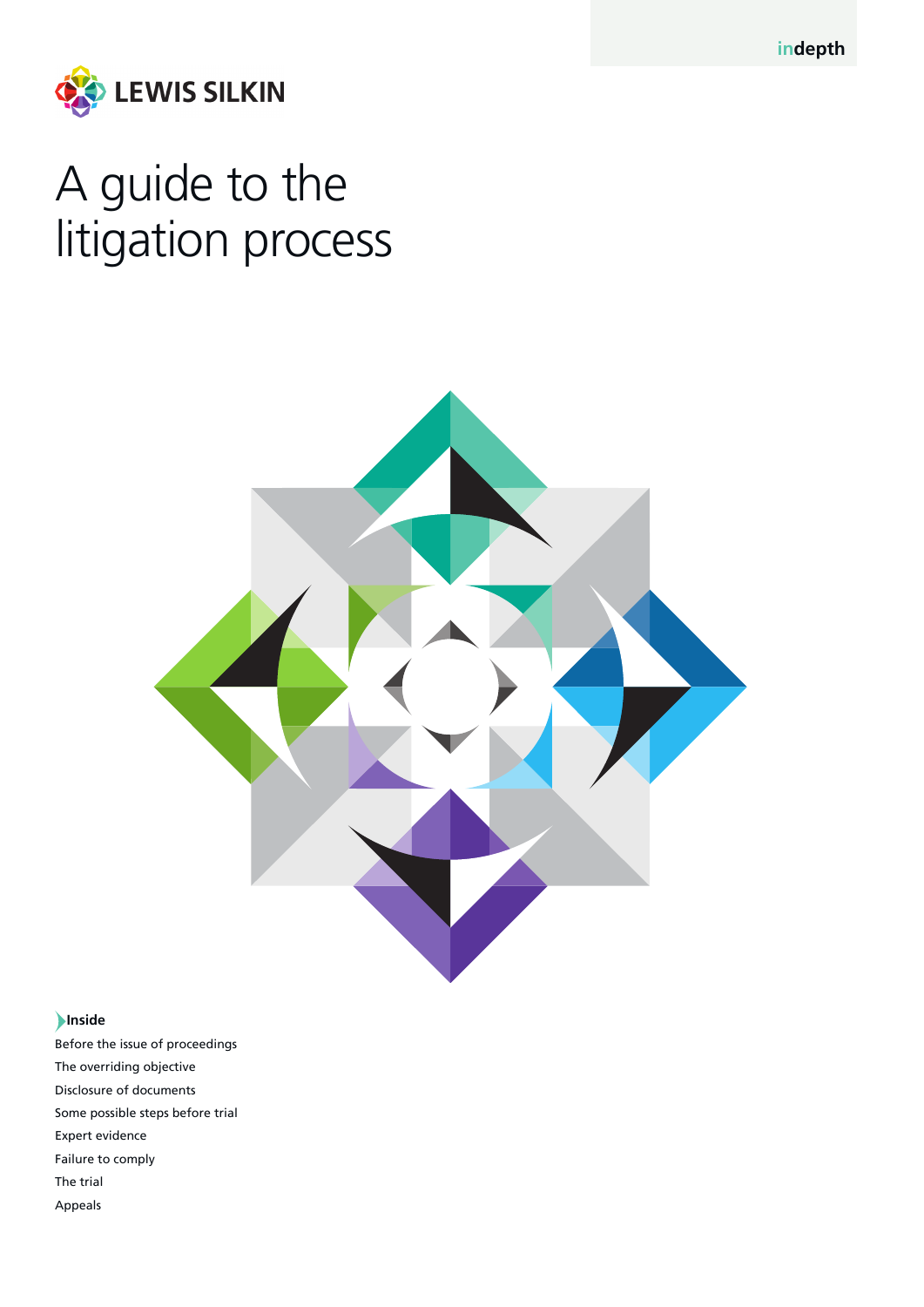## **Contents**

| 1.  | Introduction                                                          | 3              |
|-----|-----------------------------------------------------------------------|----------------|
| 2.  | Before the issue of proceedings and the duty to preserve documents    | 3              |
| 3.  | The overriding objective                                              | 5              |
| 4.  | Starting proceedings                                                  | 5              |
| 5.  | Case management by the court                                          | 5              |
| 6.  | Allocating cases                                                      | 6              |
| 7.  | Summary procedures                                                    | 6              |
| 8.  | Statements of case                                                    | $\overline{7}$ |
| 9.  | Disclosure of documents                                               | 8              |
| 10. | Some possible steps before trial                                      | 10             |
| 11. | Witness statements                                                    | 11             |
| 12. | Expert evidence                                                       | 11             |
| 13. | Case management hearings                                              | 12             |
| 14. | Failure to comply with the rules, practice directions or court orders | 12             |
| 15. | Early termination of an action                                        | 12             |
| 16. | The trial                                                             | 13             |
| 17. | Appeals                                                               | 13             |
| 18. | Execution and enforcement                                             | 13             |
| 19. | Costs                                                                 | 13             |
| 20. | Appendix 1 - Order of proceedings at Trial                            | 16             |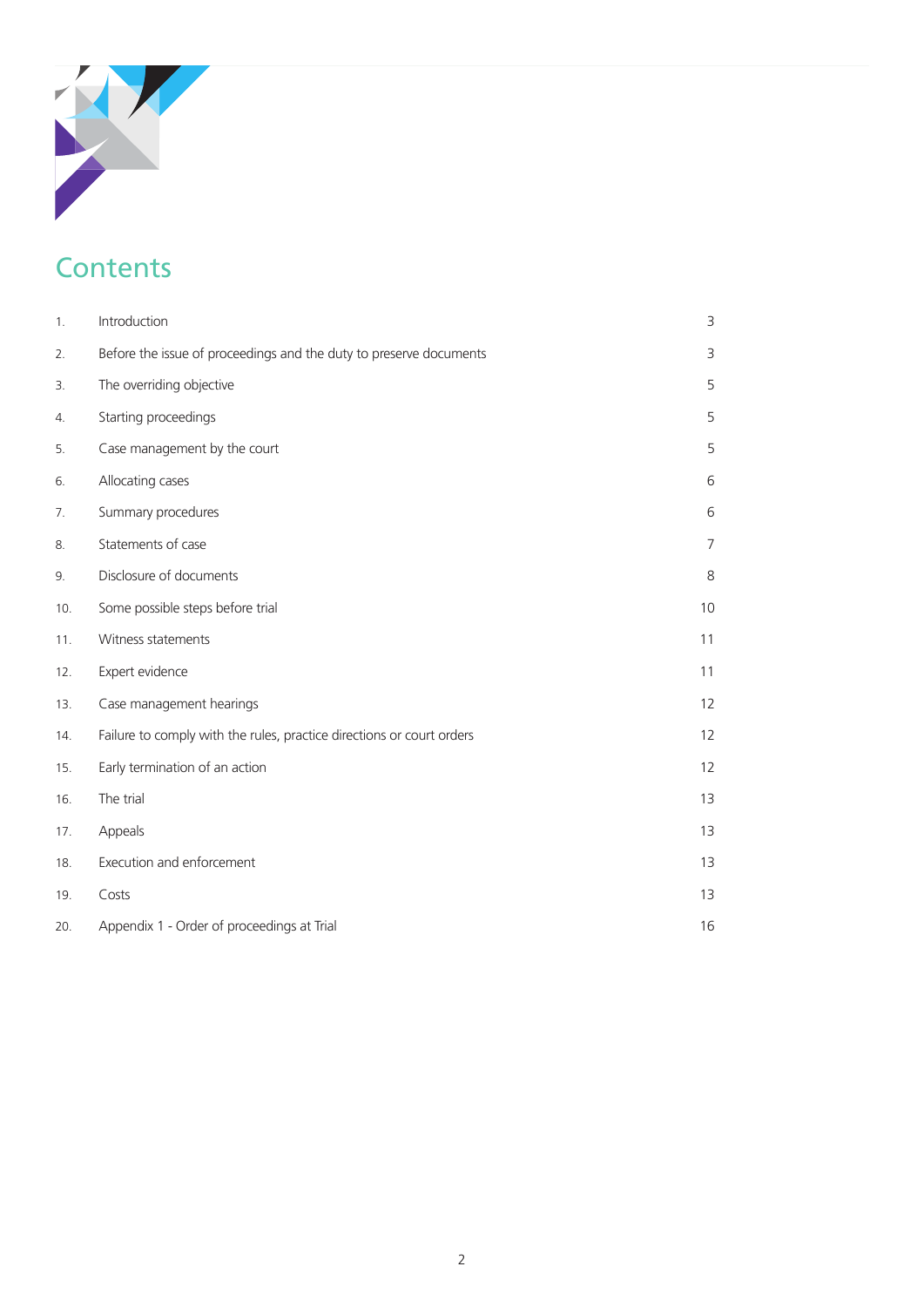

#### **Introduction**

If you are involved in a dispute you need to know:

- what options there are for resolving the dispute:
- what litigation involves;
- the steps from the start of proceedings to trial;
- what parties to proceedings have to do;
- the fundamentals of court procedure;
- how to use legal advisers efficiently and cost effectively; and
- what happens after judgment.

The civil justice rules, which had been developed over centuries, were discarded in 1999 and replaced by new rules of court procedure. These rules are known as the Civil Procedure Rules (*"*CPR"). The aim of the CPR is to make civil justice more accessible, fair and efficient. The CPR are not just another set of rules tacked on to an existing way of doing things: since their inception they have demanded a completely new code of behaviour and attitude to dispute resolution. In particular there is an emphasis on the need to focus on investigating and preparing the case at an early stage of the dispute, and commit management resources to the resolution of the dispute.

In April 2013, following a review of the CPR by Lord Justice Jackson, the Legal Aid Sentencing and Punishment of Offenders Act 2013 (LASPO) was enacted. This has resulted in major changes affecting many areas including costs, delays and documentary and factual evidence. All of these changes including all revisions made up to and including April 2017 have been incorporated into this note. For cases being heard in the High Court there are, in addition to the CPR, court guides for each of the divisions. These provide further guidance on procedure as well as, from time to time, Practice Notes which practitioners are required to follow.

All cases which proceed to litigation are subject to the "overriding objective" brought in by the CPR (see below "The overriding objective").

The CPR provide for three categories of case: the small claims track, the fast track and the multi-track. (See "Allocating Cases" below) Most of this note is concerned with the most substantial category of case, the multi-track.

In a general note such as this, our aim is to provide an overview rather than a detailed guide. The litigation process has many variables. Inevitably, points will arise which have not been covered in this note. It should therefore be used as an overview and not as an ultimate authority on any of the points covered. We will give advice on specific matters as and when they arise.

#### **Before the issue of proceedings and the duty to preserve documents**

We set out below some of the key issues which should be addressed before the issue of proceedings.

#### **Is there an alternative to litigation?**

There are ways of resolving disputes other than through court proceedings. Structured alternatives are sometimes described as alternative dispute resolution ("ADR") and include mediation, early neutral evaluation ("ENE") and expert determination, as well as arbitration. The role of ADR has become increasingly important. The court will expect all parties, subject to some limited exceptions, to consider the use of ADR during the course of proceedings. In some cases it may be appropriate to initiate negotiations to resolve a dispute before the issue of proceedings, so long as in so doing the other party does not misconstrue such an approach as a sign of weakness. Indeed the courts expect parties to consider whether some form of ADR would be more suitable than litigation before proceedings are commenced.

#### **Is your opponent worth anything?**

If you are a claimant you should investigate whether the defendant will have any assets available to satisfy any judgment that you may obtain. If you are a defendant faced with an impecunious claimant you should consider whether to apply for security for costs (see "Some possible steps before trial" below).

#### **Publicity**

Publicity considerations may be important in determining the strategy in proceedings. Today, as a general rule of thumb, one should assume that a non-party might be able to obtain a copy of any document filed at court, although it may be possible to apply for an order restricting access.

Broadly speaking, each party is entitled to have heard in open court all the relevant issues in the case, although there are some very limited exceptions. For example, in cases involving highly confidential matters or trade secrets, it may be possible to persuade the court to hear the matter in private.

#### **Confidential documents and disclosure**

It is important for you to appreciate at the outset that if you are issuing court proceedings you may have an obligation to disclose to your opponent all documents relevant to the issues to be tried, even though those documents might be harmful to your case and even though those documents might be confidential (see below "Disclosure of documents" for a fuller explanation).

#### **No ownership of witnesses**

There is no "property" in a witness of fact. This means that there is nothing to prevent your opponent approaching any potential witness of fact if they may have relevant evidence to give. That may, depending on the circumstances of the case, involve your employees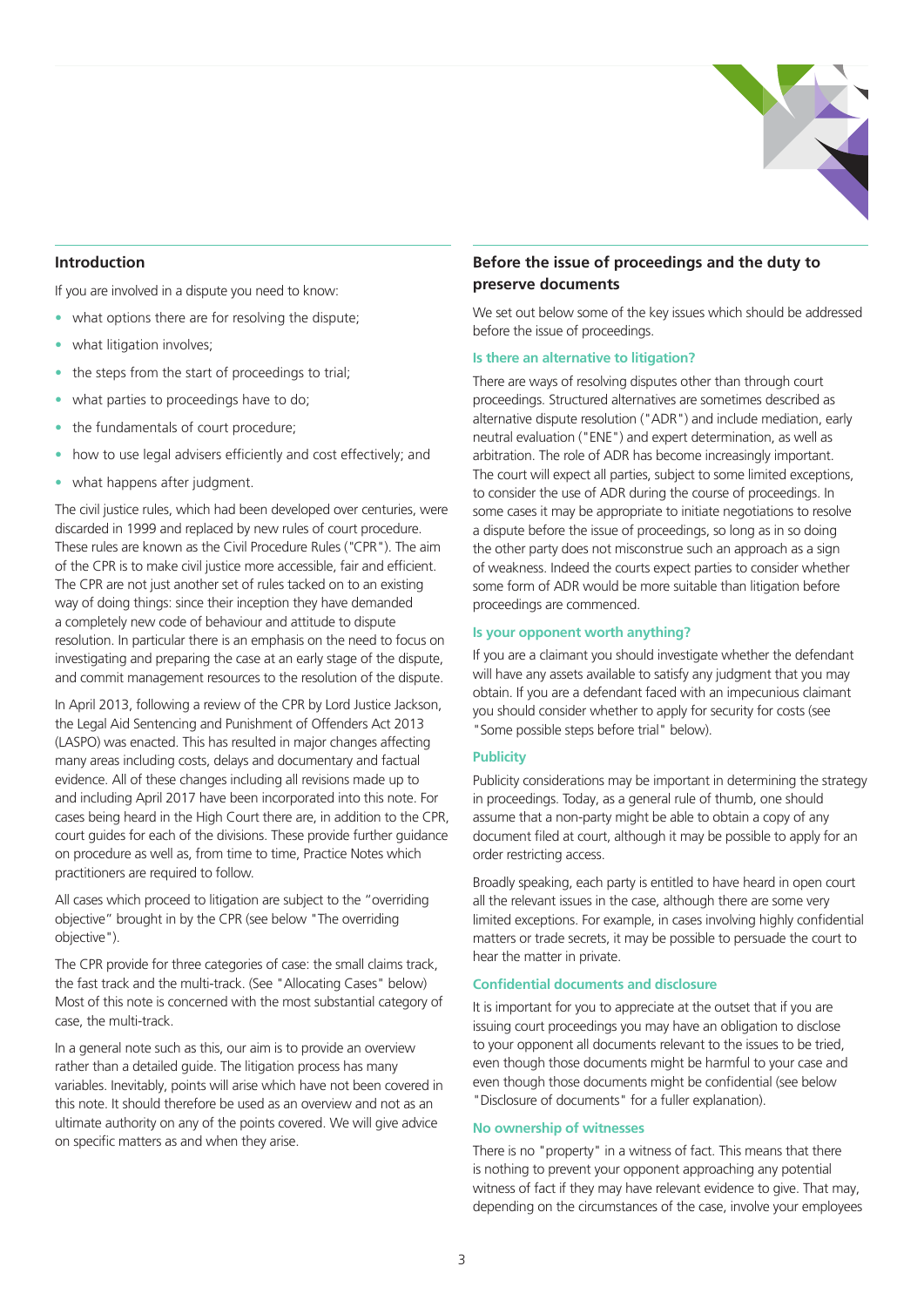

and clients. Your opponent might try and do this for genuine evidential reasons or for tactical reasons. If these are matters of concern for you, you must raise them with us at the outset to enable us to formulate the appropriate tactics in conjunction with you.

#### **Pre-action protocols**

Pre-action protocols explain the conduct and set out the steps the court would normally expect parties to take before commencing proceedings for particular types of civil claims which include professional negligence, personal injury, defamation, construction and engineering disputes, housing disrepair, possession and mortgage arrears and judicial review.

Even if no pre-action protocol exists, there are rules that require parties in all cases to act reasonably.

The objective of these rules is to:

- try to avoid the need for legal proceedings by considering another form of ADR to assist with settlement; and
- encourage the exchange of information and documents that are relevant to the claim from the outset so that the parties understand each other's position. This will assist parties in making decisions as to how to proceed, as well as support the efficient management of any proceedings and reduce the costs of resolving the dispute.

Parties to a potential dispute not covered by a pre-action protocol should follow a reasonable procedure, suitable to their particular circumstances. This will normally include:

- the claimant writing to give details of the claim, enclosing copies of documents relied upon and asking for copies of those key documents which the claimant believes the defendant has and identifying what the claimant wants from the defendant;
- the defendant responding within a reasonable time 14 days in a straightforward case and no more than three months in a complex one; and
- complying with the other party's reasonable requests for further information.

These rules should not be used as a tactical device to obtain an unfair advantage over the issues. If these initial steps do not produce a settlement then the parties should review their position and at least seek to narrow the issues.

If the court considers that a party has not complied with a relevant pre-action protocol (or the general rule where there is no relevant pre-action protocol) and this has led to unnecessary commencement of proceedings or costs, it can order the party in default to:

- stay the proceedings until the steps which have to be taken have been taken;
- pay the costs of the proceedings or part of the other party's costs; and

• pay the costs on an enhanced basis (known as the indemnity basis).

The costs provisions of the CPR require the court to take into account the conduct of the parties when making an order for costs. This includes conduct before as well as during proceedings. One of the factors that the court will take into account is the extent to which the parties have followed any relevant pre-action protocol or the general rule. In appropriate cases, this could mean that the court could deprive a successful party of some or even all of its costs.

#### **Before the event insurance**

Many people have insurance policies that may cover the pursuit or defence of litigation and associated costs. It may even cover the substantive liability for a claim. Prospective parties to litigation should review all insurance policies that they have. If a policy may respond, early notification of a claim is critical. Otherwise the insurer may decline cover.

#### **After the event insurance**

The insurance market has developed and is continuing to develop products to deal with the insurance of risks and payment of costs in litigation.

Broadly speaking, in return for the payment of an appropriate premium a party can obtain insurance for their potential liability to pay costs up to a certain level. This can include:

- that party's own legal costs up to a specified level;
- that party's liability to pay the opponent's costs up to a specified level.

Changes to the law in April 2013 mean that recovery of these premiums from an opponent if you are successful is no longer possible in most, but not all claims.

#### **Duty to preserve documents**

Once a party becomes aware of the likelihood of litigation, that party is under a duty to preserve and keep all documents that may be relevant to the issues. Indeed, you will probably be required to explain when you gave instructions to preserve documents. This obligation extends to electronic documentation. A failure to preserve documents at the outset, or to give proper disclosure once litigation is commenced, can result in judicial criticism, financial penalties or adverse inferences which may be very harmful to the case. The process known as disclosure is covered in more detail under "Disclosure of documents" below.

#### **Statements of truth**

It is a requirement of the CPR that parties (or, in certain circumstances, their legal representatives) should sign statements of truth in relation to all manner of steps in the proceedings. This is a statement that the party putting forward the document believes the facts stated in the document are true. For example, whenever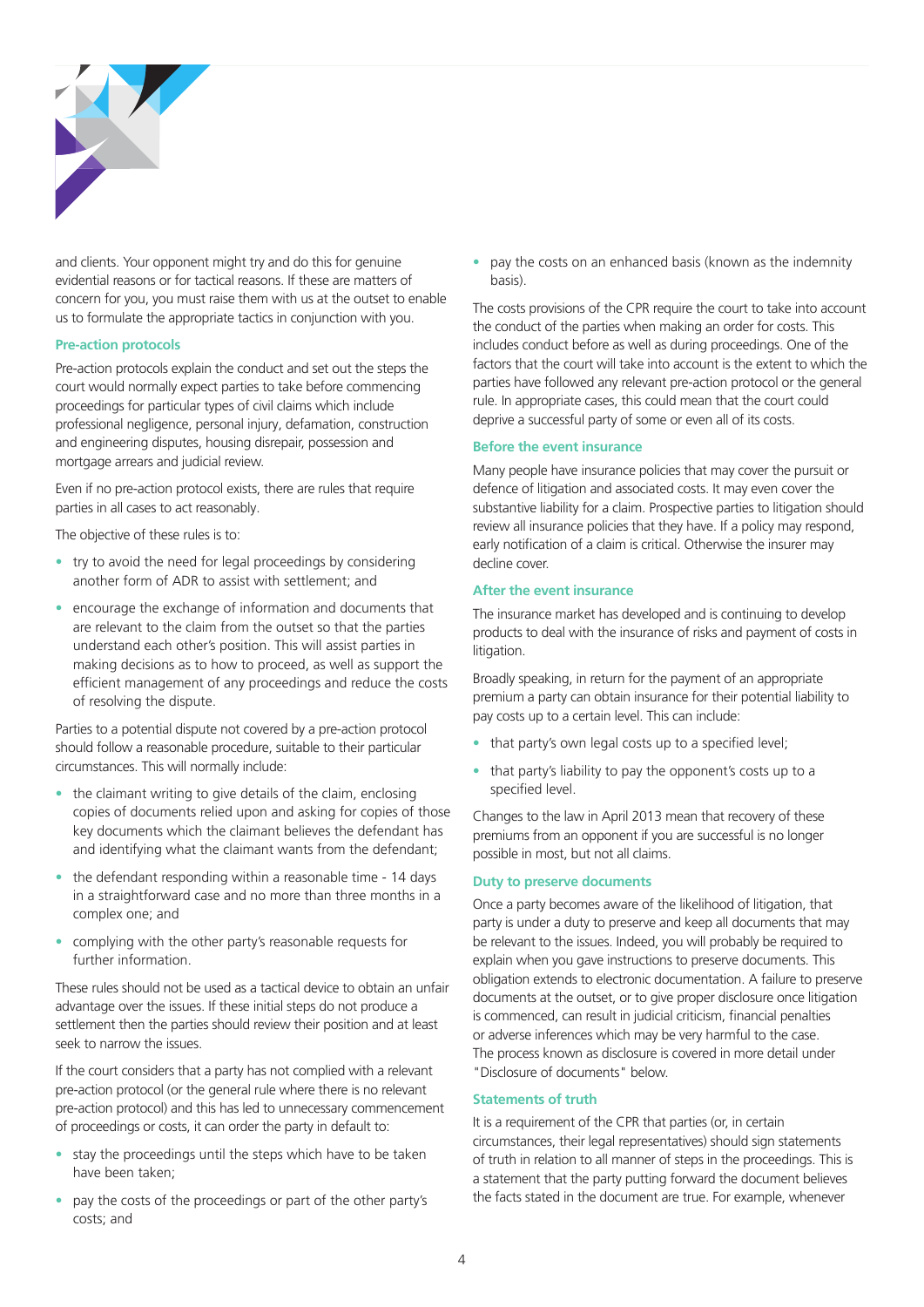

a party to proceedings puts forward a formal statement of case, an application notice in certain circumstances or a witness statement that party must sign a statement of truth verifying that they believe the contents of the documents to be true. If it should subsequently transpire that a person signed a statement of truth without an honest belief in the truth of its contents, that person may be found guilty of contempt of court and could ultimately be imprisoned.

In the case of a corporate party, a person who holds a "senior position" in the company or corporation must sign the statement of truth. The definition of those in a "senior position" includes management staff.

#### **The overriding objective**

Cases that proceed to litigation are subject to the overriding objective.

It is the duty of the parties to help the court to further the overriding objective. The overriding objective is applied to enable the court to deal with cases justly and at proportionate cost.

This specifically includes, so far as practicable:

- ensuring the parties are on equal footing;
- saving expense;
- dealing with the case in ways which are proportionate:
	- − to the amount of money involved;
	- − to the importance of the case;
	- − to the complexity of the issues; and
	- − to the financial position of each party;
- ensuring that a case is dealt with expeditiously and fairly;
- allotting to a case an appropriate share of the court's resources, while taking into account the need to allot resources to other cases; and
- enforcing compliance with rules, practice directions and orders.

The court will at all times consider whether the parties are acting reasonably in connection with the dispute, both before and after the issue of proceedings.

A party who conducts litigation other than in accordance with the overriding objective risks severe costs penalties.

Further discussion of proportionality is dealt with below under"Costs".

#### **Starting proceedings**

#### **Time limits for service**

Once issued (i.e. lodged at the court office with the fee paid), a claim form is only valid for 4 calendar months (6 months if being served out of the jurisdiction of the court that is England and Wales). In practice this means that the claimant must despatch the claim form if serving it within the jurisdiction before 12:00 Midnight on the calendar day 4 months after the date of issue of the claim form otherwise it will lapse.

There are certain circumstances in which the validity of a claim form may be extended, but an application to the court is required and this should be made prospectively, before the claim form expires. If there are any specific concerns about, for example, limitation periods, then it is absolutely imperative that the claim form is served in time. proceedings are only properly instituted once they are despatched. Where a claim form is to be served out of the jurisdiction, different rules apply but the claim form must be served within a 6 month period.

#### **Acknowledging service**

Once the particulars of claim are served on a defendant (this may be simultaneous with the claim form or it can be done separately), the defendant must within 14 days either file an acknowledgement of service form or file a defence. If the defendant is located outside of the jurisdiction then a different period may apply. Once the defendant lodges an acknowledgment of service form, he must serve the defence within a further 14 days. If a defendant does not comply with these time limits, the claimant may apply for judgment in default without a hearing. In the case of a claim for a specified sum, this can be for the amount claimed in the claim form. If judgment in default is for an unspecified sum (e.g. damages for libel), the amount of the damages will have to be determined by a judge.

#### **Case management by the court**

The court has an express duty to manage cases. This includes, for example:

- encouraging co-operation and settlement between the parties (including the use of ADR if appropriate);
- identifying the issues in the case and deciding the order in which these issues should be dealt with:
- deciding on timetables and directions to ensure the efficient handling of the cases;
- making appropriate use of information technology;
- where possible minimising court attendance by the parties and dealing with as many aspects of the case as is possible on the same occasion; and
- undertaking a cost benefit analysis in relation to each proposed step in the case.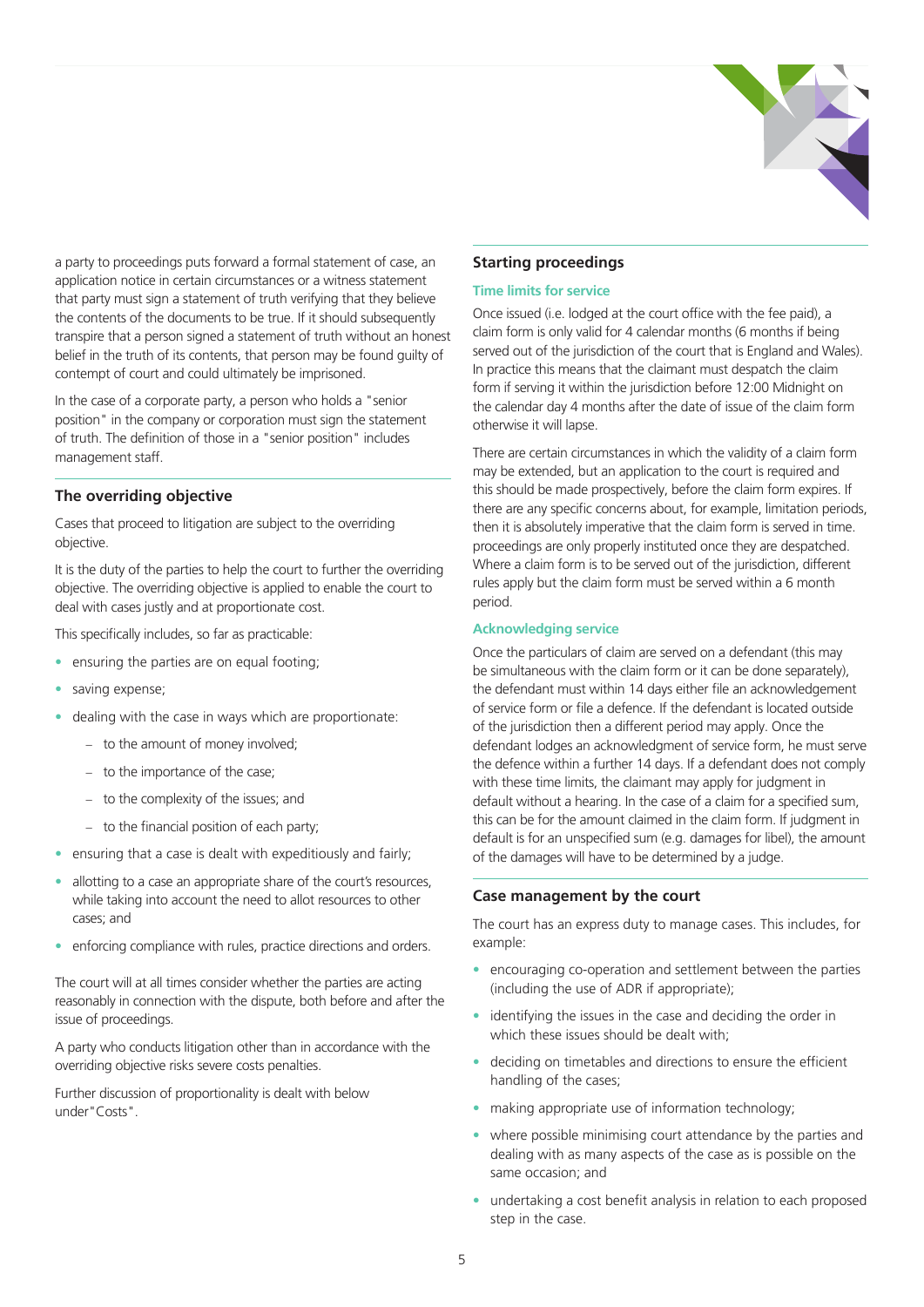

The court can take any step or make an appropriate order for the purpose of managing the case and furthering the overriding objective. The court can exercise its authority on its own initiative and it does not have to wait for either party to take a particular step.

Before the CPR came into effect, it used to be the case, by and large, that the pace and conduct of the litigation was under the control of one or the other or both of the parties to the litigation. That is no longer the case. Once commenced, litigation is under the control of the court. The CPR encourages parties to act more reasonably and agree between themselves procedural stages, but this is subject to the court's much tighter overall control over the proceedings. To avoid the court imposing its control, the litigation should be pursued diligently.

#### **Allocating cases**

There are three categories of cases, or "tracks"

- 1. the small claims track
- 2. the fast track
- 3. the multi-track

The rules in the CPR which apply will vary depending on which track the case is allocated to, with increasing levels of formality and process required the more complex and valuable the case.

#### **The small claims track**

This is the normal track for most claims up to £10,000 which will be heard in the County Court. It will also cover certain low value personal injury cases and claims of £1,000 or under by tenants of residential premises against their landlords over repairs to premises. In small claims cases successful parties do not recover their costs from the loser unless there are exceptional circumstances. As a result, the use of lawyers is discouraged. This is intended to increase access to justice and make for a level playing field.

#### **The fast track**

This is the usual track for claims between £10,000 and £25,000. It applies if the court considers that:

- the trial is likely to last no more than a day;
- oral expert evidence at trial will be limited to one expert per party in relation to any specialised field; and
- the case involves no more than two different fields of expert knowledge in total.

There will be fixed timetables and fixed costs (that is, limited cost recovery even if you win) for fast track cases. The cost structures are intended to have the effect of streamlining lawyer involvement and/or assisting the parties where possible to do much of the work without assistance from lawyers at all.

#### **The multi-track**

This is the standard track for all other cases. When allocating a case to this track the court may either give directions about how the case is to be managed and specify a timetable or fix a case management conference and give directions about the management of the case. At the case management conference the court will also set the trial date or specify the period within which the trial is to take place (see later).

Factors the court will take into account in allocating a case to a particular track include:

- the value of the claim:
- the nature of the legal remedy asked for;
- the complexity of the case:
- the number of parties;
- the value and strength of any counterclaim;
- the amount of oral evidence that may be needed;
- the importance of the case; and
- the views of the parties.

Claims with no monetary value will be allocated to the track which the procedural judge considers most suitable to enable cases to be dealt with justly, taking into account the factors listed above.

#### **Shorter and flexible trials schemes**

The courts have introduced pilot schemes to allow for shorter or flexible trials for business related litigation at a reasonable and proportionate cost. These are only available to claims brought in the Rolls Building which deals with claims in the Commercial, Admiralty, Chancery, Mercantile Courts and the Technology Construction Court.

The shorter trials scheme allows the court to manage claims with a docketed judge assigned to the claim with restrictions on disclosure, witnesses and experts. The case will be heard within eight months of the case management conference and the intention is that the judgment will follow within six weeks. The CPR sets out those claims that are suitable for these schemes.

The flexible trials scheme allows the parties to determine the procedural steps and encourage parties to limit disclosure and confine oral evidence to the minimum necessary.

#### **Summary procedures**

#### **The general rule**

The general rule is that all cases must go to trial to be finally decided. This is particularly so where any element of your case involves a disputed issue of fact. This is because under the legal system for England and Wales, it is considered that the only way to decide issues of fact is for the court to hear live evidence with witnesses being the subject of cross-examination. However, there are some exceptions.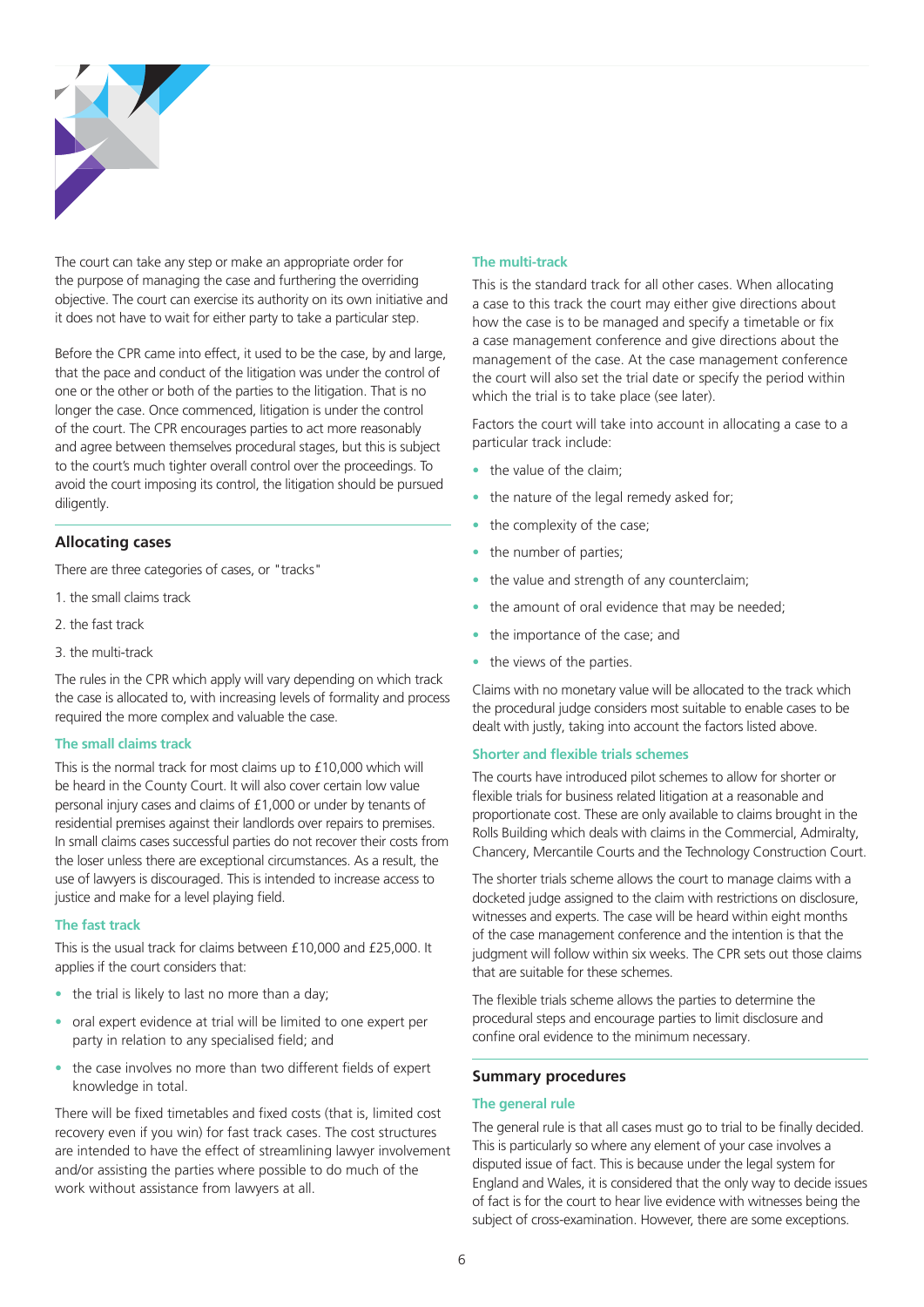

#### **Some exceptions to the general rule**

The following are some examples:

#### Summary judgment

Either party can make this application. To succeed they need to persuade the court that the other party's claim or defence has no real prospect of success. If the other party wishes to resist the application, they must satisfy the court that there is an issue or question genuinely in dispute that ought to be tried or that there should be a trial for some other reason. Evidence is given by written witness statements rather than by witnesses in person. This feature means that cases involving disputed facts are unlikely to be appropriate for determination summarily.

There is a range of possible orders. For example, the court may give judgment for the applicant. The court may also allow the action to continue but attach conditions such as a payment into court by either party. It may give judgment on or strike out a part of the matters in dispute, leaving the remaining issues to be tried in full.

The key feature of summary judgment applications is that they present the applicant with an opportunity to determine the case in their favour at an early stage and at a short hearing. Even if it is unsuccessful, in some cases it may be a tactical advantage to require the opponent to set their case out in detail in written witness statements at an early stage.

An issue arises in relation to timing and prosecution of the underlying case: until the application is heard, the further pursuit of other stages in the action is suspended. This means that the timetable is inevitably delayed if the application fails. This may or may not be a good thing tactically.

There is also a risk to consider when making such an application. If the application is unsuccessful, the applicant will probably be ordered to pay some of the respondent's costs immediately, even though the applicant may ultimately be successful at trial.

#### Default judgment

The court will enter judgment against a defendant who fails to serve or file a defence within a specified time or if certain court fees are not paid.

#### Interim payments

This enables a party to seek an order for payment of money on account of a claim before the full trial takes place.

#### Strike-out

The court has a general power to attach extreme sanctions when faced with disobedience to its orders. This includes striking out all or part of a defaulting party's case. The powers help the court to actively manage and control conduct of the case. If, for instance, a party consistently fails to serve its list of relevant documents despite extensions of time to allow them to do so, the court may order a final extension with such a sanction attached in the event of further default. If that party then does not comply with the order, the opponent may obtain judgment against them without need for a trial.

Sometimes a statement of case (or part of the case) can be struck out upon an application made by one of the parties or by the court's own initiative where no reasonable grounds for bringing or defending the claim are set out in it or where the claim or defence is an abuse of process of the court. This is in addition to the power mentioned above, where there has been a failure to comply with a procedural rule or court order.

Objectionable matters included in a statement of case (for instance insulting allegations about the other party which are not relevant to the matters in issue) can also be struck out.

#### Interim declarations

A declaration is a formal statement by a court of the legal significance of a given set of facts. This procedure is not appropriate where there is a dispute as to any material facts.

#### **Statements of case**

#### **What is the function of a statement of case?**

The purpose of a statement of case is to define the legal issues upon which the court has to decide and set out the essential facts supporting the party's position. The first statement of case is the particulars of claim; then comes the defence and subsequently others may be served. To make sure that your statement of case is correct and effective, it is important that you provide us with all of the facts relevant to your case. We will then determine which of these facts should be mentioned in the statement of case.

Each statement of case is concluded with a "statement of truth". This is standard wording by which the party on whose behalf the document is prepared certifies that the facts in it are true. It is absolutely essential the facts contained in any statement of case are correct in all respects. (See "Statements of truth" above in "Before the issue of proceedings and the duty to preserve documents".)

#### **Amending statements of case**

It is possible to amend a statement of case at various stages of an action. An amendment can usually be made without a hearing for permission to amend if the other party consents. If the other party does not consent then, save in limited cases, an amendment can only be made with permission of the court.

Generally speaking, an amendment will be allowed at any time up to trial (and in very limited circumstances during trial) so long as it does not prejudice the other party or the trial date, and usually with the condition that the party seeking the amendment pays all costs which are incurred by reason of the amendment.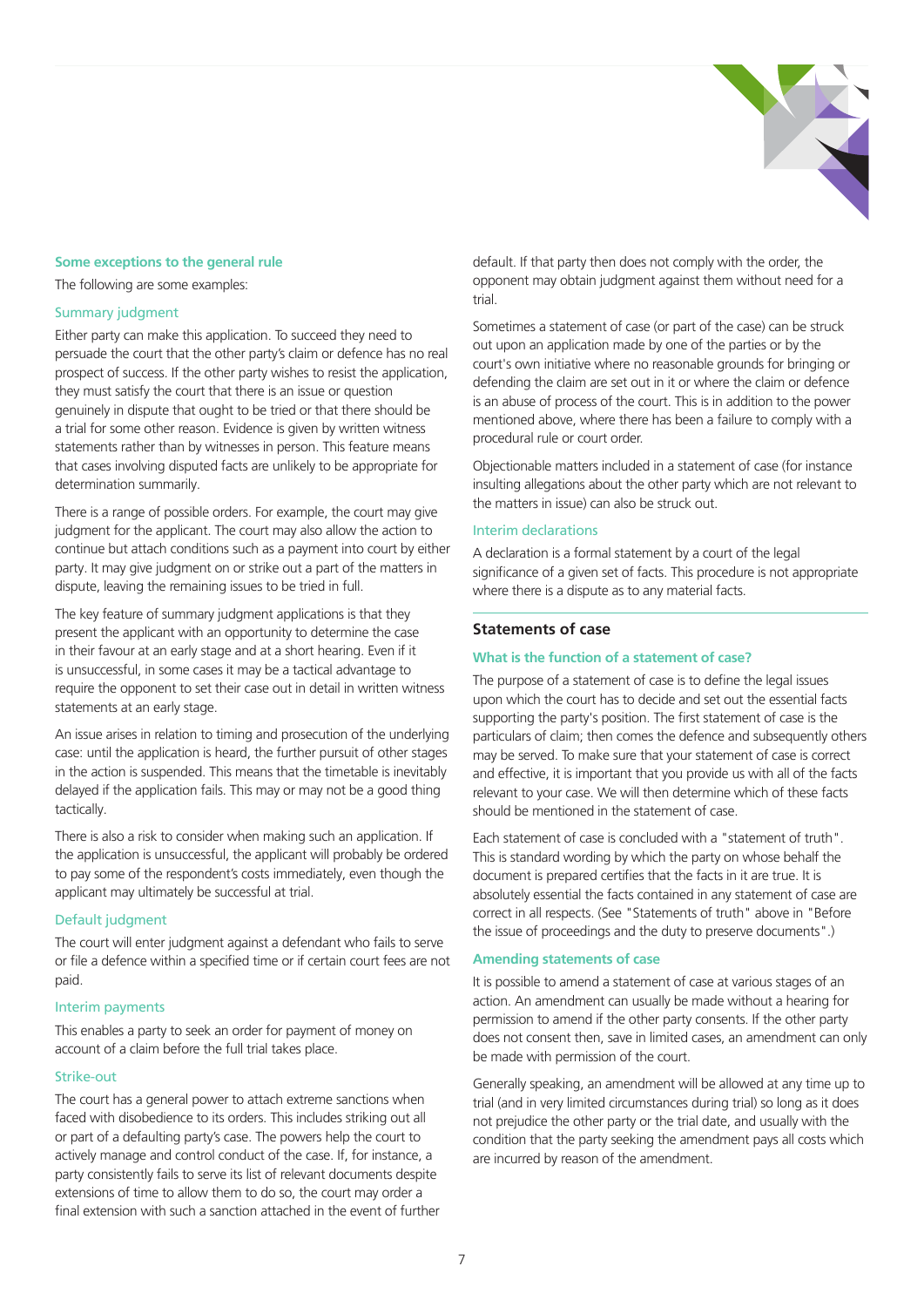

#### **Defences**

If you wish to defend a claim brought against you, it is essential to serve a formal defence on time. If you fail to do so, the claimant may succeed not only in securing judgment against you in your absence but may also begin the process of enforcing that judgment against you and your property.

You may experience enormous pressures of time when preparing a defence. The courts no longer regard it as acceptable practice to serve a defence that consists wholly of bare denials and refusals to admit unpalatable or damaging allegations made in a claim. If, for example, the claimant has served a very full particulars of claim or you work for a large organisation at one location and the claim relates to matters in another division based at another location, you may find it very difficult in the narrow time frame permitted under the CPR to put together a full defence. It is possible to agree an extension of time with the other side of up to 28 days. A further extension of time may be obtained by making an application to court provided it is made before the time period for service expires.

#### **Attacking your opponent's statement of case**

Sometimes a statement of case fails to include essential ingredients of a particular claim, and failure to provide those details can be fatal to a claim. To elicit these details the party attacking a statement of case can ask for "further information" to be provided and, if it is not supplied, apply to the court for an order striking out that part of the claim (see above). Sometimes further information can be asked for so that the party making the request can be clearer about the case that has to be met.

#### **Disclosure of documents**

#### **What is disclosure?**

Disclosure is a process by which parties to litigation disclose to each other documents which are relevant to the matters in issue in the proceedings. This is a very important part of English procedure and should be undertaken with great care as it may determine the outcome of litigation. The question of what documents are relevant is determined by the statements of case. Usually all relevant documents must be disclosed, no matter how unfavourable they may be to your case. However the court does have the power to decide the nature and scope of disclosure to be given including the power to dispense with it altogether. Before any decision is made the court expects the parties to discuss and, where possible, agree the nature and extent of the disclosure exercise appropriate for the claim.

Disclosure is usually made by preparing and serving a list describing the relevant documents. The list is supported by a disclosure statement. Each party typically offers the opponent an opportunity to inspect the originals in person or to supply copies of the documents requested by the opponent. It is usual to pay a fee for photocopies. It is increasingly common for parties to exchange their relevant documents by providing the materials in electronic form. The parties should agree the precise format.

#### **What are "documents?"**

A document is defined by the court rules as "anything in which information of any description is recorded". This includes (regardless of how confidential they are, or whether they are originals, drafts or copies) letters, e-mails (including those copied or forwarded), faxes ("hard" copy and electronic), notes (however rough), diary entries, audio or video recordings, photographs, drawings, spreadsheets, presentations, databases and computer files on any type of storage media e.g. PDAs, mobile phones, voicemail facilities and printer histories. The definition of "document" extends to metadata (which is the additional information stored and associated with electronic documents), "deleted" documents and those stored on back up tapes and servers. This list is not exhaustive. You, as the client, will be most familiar with your documentary systems and you will be asked to examine them with a view to identifying all relevant documents.

#### **Duty to preserve documents**

Once the litigation has commenced or indeed once a party becomes aware of the likelihood of litigation, that party is under a duty to preserve and keep from destruction all documents which may become disclosable in that action. This includes electronic documents which must not be deleted from systems. A failure to preserve documents at the outset, or give proper disclosure once litigation has commenced can result in judicial criticism, financial penalties or adverse inferences which are harmful to the case.

#### **What documents must be disclosed?**

The court has the power to decide the nature and extent of any disclosure to be given by the parties. In addition the parties can put forward their proposals as to what documents should be disclosed and how the disclosure should take place. When making its decision the court will consider the "overriding objective", taking into account the considerations of expense, speed and proportionality. One of the options for the court is to order "standard disclosure". This is limited to the following categories:

- the documents on which you rely;
- the documents which adversely affect your own case;
- the documents which adversely affect another party's case; and
- the documents which support another party's case.

Standard disclosure is no longer ordered as a matter of course and judges increasingly expect the parties to consider alternative forms of order that might save costs and/or be more appropriate. The court can simply order that each party disclose the documents they rely on and provide details of the specific documents it requires its opponent(s) to disclose. Alternatively the court can direct disclosure be given on an issue-by-issue basis or that it is given in stages.

A party need only give disclosure of documents which are or have been in that party's control, which means:

• it is or was in their physical possession;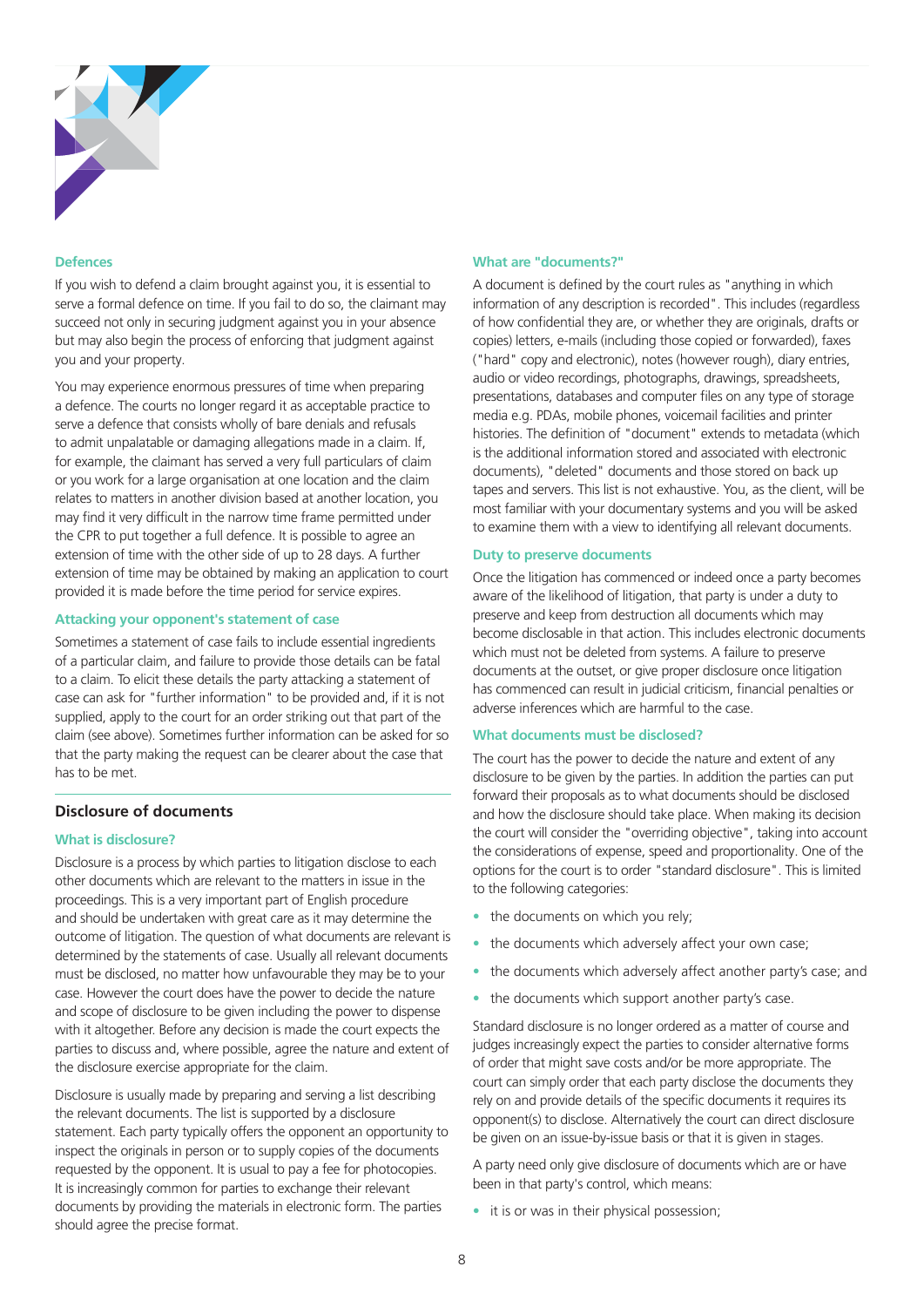

- they have or have had a right to possession of it; or
- they have or had a right to inspect or take copies of it.

In addition, when giving standard disclosure, a party is only required to disclose those documents which have been found by a "reasonable search".

#### **Disclosure report**

In a multi-track case a party will usually be required to serve a disclosure report that must contain:

- a description of the relevant documents which exist or may exist;
- a description of where and with whom those documents are or may be located;
- in the case of electronic documents, a description of how the documents are stored;
- an estimate of the range of costs that could be involved in giving standard disclosure, including the cost of searching for and disclosing electronic documents; and
- a statement of the extent and nature of the disclosure order it believes ought to be given.

The report will help the court decide what disclosure order to make and will enable the parties to discuss the nature and extent of disclosure.

Soon after proceedings have been issued, the parties are expected to discuss any issues which arise regarding any searches that will be needed to be carried out in order to comply with their disclosure obligations and the preservation of all electronic documents. As a result, consideration as to how to fulfil the disclosure obligations has to be given at the outset and we will discuss with you the most proportionate ways in which you should seek to give disclosure in respect of your case. This may also involve the completion by you, with our assistance, of an electronic documents questionnaire. In order to do this, we will need to understand your electronic system and the working practices of those involved in the facts giving rise to the proceedings. We will also discuss with you the extent of any search and ask you to provide an indication of the quantity and location of relevant documents, as this will enable us to provide you with an estimate of the likely time and expense that may be involved in carrying out the search and disclosing the relevant documents.

We will also advise you on the use of technology to assist in the review of electronic documents.

At the end of the list of documents a representative of the party will need to sign a disclosure statement, confirming that a reasonable search has been carried out for all relevant documents.

#### **What is a disclosure statement?**

A disclosure statement is a statement made by a party to the litigation in relation to the disclosure given by that party. It must include details of:

- the extent of the search that has been made to locate the documents;
- a certificate stating that the party signing understands the duty to disclose the documents;
- a certificate stating that to the best of the party's knowledge they have carried out that duty;
- where the category or class of documents have not been searched for on the grounds that it would be unreasonable to do so, this must be stated in the disclosure statement.

To ensure that the relevant person is in an appropriate position to sign a disclosure statement it is essential that a complete record be kept of the steps that have been taken to search for the categories of documents set out above. This will include details from the individuals in the organisation who conducted the search, recording the steps that have been taken to locate the documents.

#### **Is there anything that need not be disclosed?**

The answer is that, generally speaking, everything, which fits in the categories listed above, must be disclosed, but some documentation may be "privileged". If so, this means that although those documents must still be listed, they need not be shown to your opponent.

The broad grounds of privilege are: legal advice privilege, litigation privilege, privilege from self-incrimination, privilege related to "without prejudice" documents and public interest immunity (Crown privilege). We will explain these concepts to you in more detail in the context of your case. Please note that as a general rule there is no entitlement to withhold disclosure merely because the relevant documents are regarded as "sensitive" or "confidential".

#### **Confidentiality in disclosed documents**

Confidentiality is preserved by an express rule in the CPR which provides that no ancillary or collateral use will be made of any disclosed documents without the consent of the party who gave disclosure of the document unless and until they are:

- read out in court; or
- referred to in a public hearing; or
- the court gives permission.

This is intended to protect a party by seeking to ensure that the opponent cannot make collateral use of documents disclosed to them.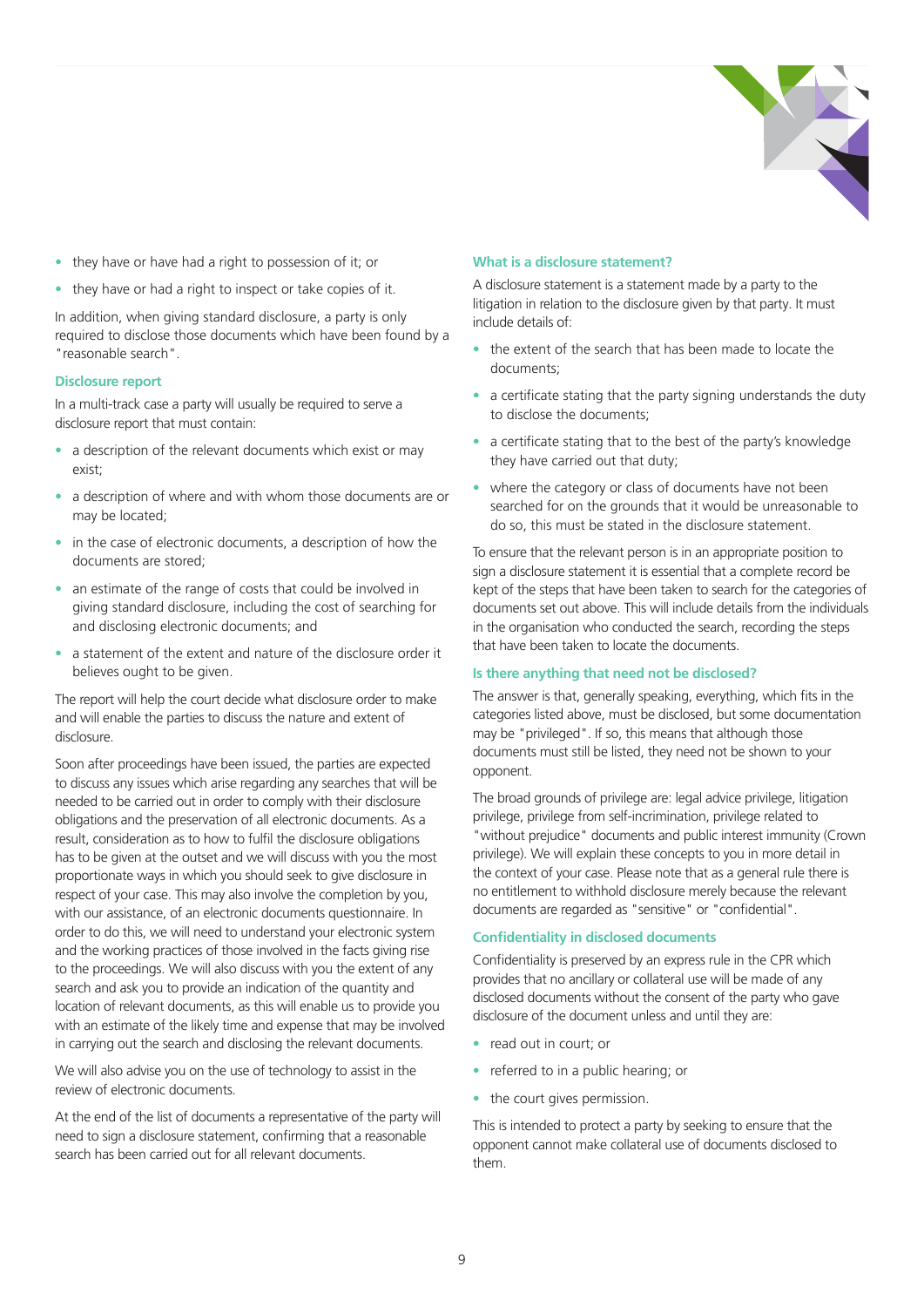

In some cases where the confidentiality of the documents goes to the root of the case the court may order that evidence is not given in open court, thereby protecting the confidentiality.

#### **When does the process of disclosure begin?**

The parties exchange lists of documents soon after the last exchange of statements of case. These identify all relevant documents, and where appropriate distinguish between documents which a party is obliged to produce for inspection and documents which a party is not (because privilege is claimed for example).

#### **Continuing obligation**

There is a continuing obligation on parties to litigation to disclose, usually by way of supplemental lists, any relevant documents which later come to their attention during the course of proceedings. As a result, you should think carefully before creating any new relevant documents or annotating any existing documents since these may become disclosable in due course, once proceedings are underway.

#### **Points to watch**

- Carefully preserve all documents that are likely to be relevant to the case.
- Identify all sources of data.
- Appreciate that documents of a confidential or sensitive nature may still have to be disclosed.

The obligation to disclose extends to copies of originals with comments or annotations on them. You will appreciate that an inappropriate comment made on a document may have very serious consequences for your case, if the addition is relevant to the issues in the case. Accordingly, you should be careful not to mark or annotate relevant documents (including copies).

Do not create new documents referring to the case (other than communications with your lawyer) without speaking to your lawyers first. The duty to disclose documents continues throughout the proceedings.

#### **Our duty to the court**

The duty of giving proper disclosure is not only that of the party to the litigation but also a personal one imposed on the solicitor to the party. This is because a solicitor is an officer of the court and he or she will be in breach of his duty to the court if he or she fails to supervise the process effectively. In extreme cases he or she will also be guilty of professional misconduct.

#### **Some possible steps before Trial**

The following are examples of steps a party may take before trial.

#### **Further information - Applications**

If dissatisfied with any of his opponent's statements of case a party can apply to the court for an order requiring further information to be supplied.

#### **Further disclosure applications**

Similarly, if a party suspects that his opponent has not disclosed all relevant documents, he may apply for an order requiring further and better disclosure of existing documents or that a more extensive search for documents be carried out.

#### **Applications for interim injunctions**

Interim injunctions are court orders given before the trial of an action. They do not determine the issues in the action, but they require a party to the action to do, or refrain from doing, something in order to preserve a position until trial.

Applications for injunctions can be made at any stage of the proceedings and in urgent cases are made even before the proceedings are commenced. The law and rules governing injunctions are complex and we will discuss these with you if they are relevant to the claim.

#### **Security for costs**

An application for security for costs can be a powerful weapon in the hands of the party making the application. The purpose is to protect a party for the costs it incurs in defending itself by requiring the opponent to pay money into court prospectively, in an amount referable to the level of an adverse costs order if would face if it lost.

An application for security for costs is usually made by a defendant against a claimant, but it can also be made by a claimant against a counter-claiming defendant. It involves the defending party saying to the court that the other party's claim should be "stayed" (i.e. indefinitely postponed) until that other party provides security for the defending party's costs. It may be ordered against a claimant company which is insolvent. It is also regularly ordered against foreign claimants who are not EU nationals (separate rules apply to litigation involving parties who are nationals of EU member states).

The amount of the security depends on the likely level of costs at risk. In certain circumstances a "maintainer" of an action (i.e. a person who funds an action) can be ordered to pay the costs of an action, even if they are not a party themselves.

#### **Part 36 Offers**

The Part 36 procedure is open to both defendants and claimants and can protect their position as to costs and put pressure on the opposition to settle early on in the dispute and certainly before trial. It involves making an offer, in prescribed terms, which the person making the offer is willing to pay or receive in settlement of the claim. The offer should be pitched by reference to the merits in the action. The existence of the offer is kept secret from the trial Judge. It is revealed after the case is concluded and once questions of liability and damages have been decided.

There are numerous points to consider when deciding whether to make an offer which we will discuss with you.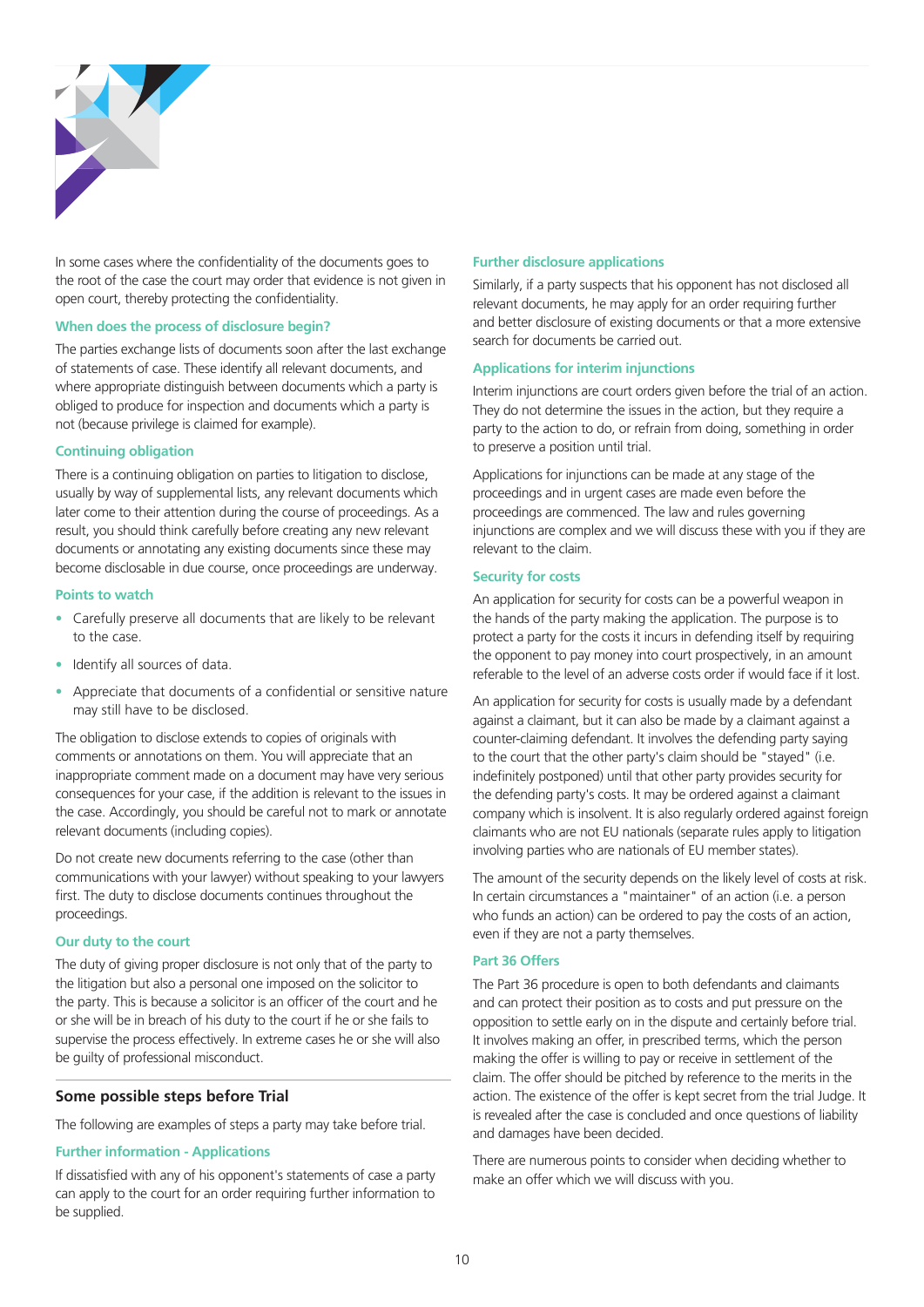

If the offer is accepted within 21 days, then that acceptance brings the action to an end without the need for a trial. The claimant is also automatically entitled to their costs of the action to be assessed on the standard basis (see below under "Costs") up to the date of acceptance of the offer. If the offer is not accepted, the case continues.

When judgment is pronounced there are various possible scenarios:

- If a claimant is successful but awarded less than the amount offered by a defendant in its Part 36 offer, the defendant will usually only have to pay the claimant's costs up to 21 days after the defendant's Part 36 offer was made. After that point the burden for costs is shifted by the offer: the defendant will be entitled to its costs from that time and interest on those costs even though it lost the case. This means that a claimant who wins but fails to beat a well-pitched offer will usually end up paying both its own and the defendant's costs from soon after the offer all the way up to and including trial. Those costs may be significant, particularly if the offer was made at an early stage in the process.
- If a claimant is awarded the same or more than that which the claimant stated in its own Part 36 offer that it would be prepared to accept, usually the claimant will be entitled to enhanced damages and costs as follows:
	- − An additional award of damages up to 10% where damages are awarded up to £500,000 and 5% of damages awarded up to £1million making an additional award of up to £75,000.
	- − Interest at up to 10% above base on the judgment sum from 21 days on which the offer was made;
	- − Its costs on the indemnity basis from 21 days after the offer was made (see below under "Costs" regarding indemnity costs); and
	- − Interest on those costs at up to 10% above the base rate.
- If a claimant wins and the amount awarded exceeds the amount that a defendant offered, then the defendant's offer is of no effect and is disregarded.

Clearly a party faced with a Part 36 offer should consider very seriously whether or not to accept it. Any party who feels that the outcome on quantum is uncertain should always consider making a Part 36 offer at an early stage of an action so as to concentrate the other party's mind.

Additionally, it is important to constantly review Part 36 offers as the case progresses as evidence may come to light that may change a party's view of the offer made. Sometimes it may be appropriate to make fresh offers or withdraw past offers as your assessment of the case improves.

#### **Alternatives to "Part 36" offers**

There are situations where a defendant may wish to protect himself as to costs in circumstances where the rules relating to Part 36 offers are not appropriate. A common example is a case where a perpetual injunction is sought ordering the defendant not to do certain specified acts. In addition, a defendant may consider that the Part 36 requirement to pay the claimant's costs up to the date of acceptance of the offer to be a prohibitive feature.

Claimants and defendants in these circumstances can make a formal offer by way of a letter which is described as "without prejudice save as to costs". Again, the court does not see the letter until it comes to decide the question of costs. The court is obliged to take these offers into account at the conclusion of a case when deciding costs. The key difference is that they do not carry with them the enhancements described above which follow a successfully pitched Part 36 offer. The benefits enjoyed are at the discretion of the judge and so you may or may not get the same benefits from a costs recovery perspective.

#### **Witness statements**

The court will ordinarily order the parties to exchange witness statements for all witnesses of fact who are to attend trial. The function of the witness statement is to set out in writing the evidence of the maker of the statement which is relied on by the party calling that witness. The court may order that witness statements be limited by length or subjects it will cover. The statements must not contain any inadmissible or irrelevant material and must contain the truth on the issues covered and will require the maker to sign a statement of truth. It is improper to serve a witness statement that is known to be false or which the maker does not in all respects actually believe to be true.

Normally a witness statement will simply be read by the judge as part of their preparation for the trial process. Ultimately however, the court has discretion and may require all evidence to be given live in court, particularly in cases where the facts are very contentious and may be determinative of the issues.

Great care must be taken in the preparation of witness statements to ensure that they cover all the salient points which the party calling that witness needs that witness to prove for their case: the judge may refuse permission to ask supplementary questions taking into account any limitations imposed by the court.

A witness who is called to give evidence at trial will usually be crossexamined on his or her witness statement so its content needs to be both accurate and complete.

#### **Expert evidence**

Sometimes it is necessary to call expert evidence in order to prove a claim or disprove another party's claim. Generally speaking, expert evidence is opinion evidence, i.e. the expert expresses an opinion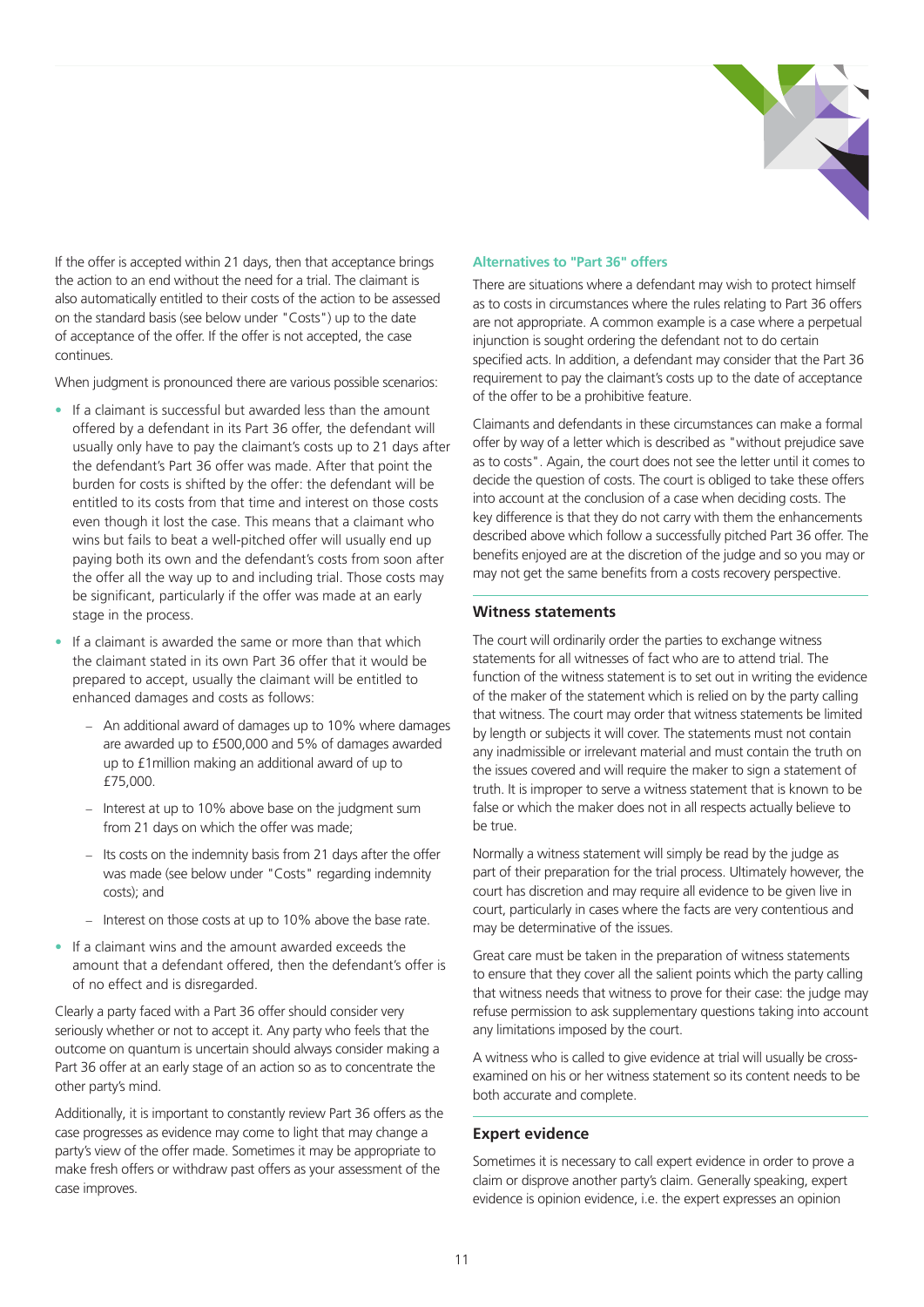

based on certain assumed facts. Where the facts are in dispute the expert may be asked to give alternative opinions based on difference sets of hypothetical facts.

It is the overriding duty of an expert to help the court on the matters within his expertise, rather than to act as an advocate for the party who instructs them. Accordingly, the court rules specifically provide that this duty overrides any obligation to the party instructing the expert or paying the expert. Expert evidence presented to the court should be, and should be seen to be, an independent product. No party may call an expert without the court's permission. At the case management conference or in response to an application to the court by a party the court will decide whether or not an expert is appropriate. The court will restrict expert evidence and will only allow expert evidence that is reasonably required to resolve the proceedings. The substance of the expert's evidence will be given to the other side well before trial. This ensures that by the time of the trial each party is fully aware of the nature and extent of the expert evidence to be given by the other side.

In certain circumstances the court may not allow the parties to call their own experts and will instead appoint a single expert as the court expert paid for jointly by the parties. Where the parties cannot agree who should be the court's expert, the court may select one.

At the end of the expert's report there must be a statement by the expert, confirming that he understands the extent and nature of his duty to the court and that he has complied with that duty. The expert's report must also disclose the substance of all instructions, both written and oral, on the basis of which the report was written. The court may go further and order that the instructions themselves should be disclosed, but only if there are reasonable grounds to consider that the statement given in the expert's reports concerning the substance of his instructions are inaccurate or incomplete.

The court will also encourage, by order if necessary, without prejudice discussions between experts with a view to promoting an agreement and narrowing of the issues for trial.

The court has the power to order that the expert evidence be given concurrently, with both experts sitting in court in tandem. This is known as "hot tubbing". This may cause the judge's role to be increasingly "inquisitorial" (akin to their contemporaries in civil jurisdictions) since they may ask increasingly direct questions of each expert whilst trying to form their own view based on what is said.

#### **Case management hearings**

These are hearings designed to set a framework and timetable for the preparation of the case for trial and is when the court sets the trial date. A case management conference deals with the case as a whole, but other applications for specific directions may be necessary as the case progresses.

Ideally a full timetable will be set out at the first case management

hearing. The first case management conference will also deal with disclosure (see above under "Disclosure of documents") and costs budgets (see below under "Costs") that have been prepared by the parties. This is a substantial hearing in the early stages of the case during which the court and the parties examine the issues set out in the statements of case, review the future conduct of the case thoroughly, and decide how best to manage the case as a whole. The court will expect the parties to provide information on existing and projected costs to ensure the case is set up to run proportionately in terms of expense to the value of the claim. It is strongly advisable that you attend this hearing and the court has the power to order you attend. In some cases it will also be advisable to have experts present to explain the scope of their likely evidence.

In a number of limited actions which are procedurally straightforward and where directions can be agreed between the parties it may be possible to avoid the need for a case management conference.

#### **Failure to comply with the rules, practice directions or court orders**

Judges take a tough line with parties who fail to comply with a rule, practice direction or court order. Non-compliance with time limits or other orders may result in draconian sanctions which can include significant costs penalties, the striking out of a statement of case or a defaulting party being ordered to make a payment into court as a condition for the case proceeding.

A party in default can ask the court to lift the sanction for the default and the court has a limited discretion whether or not to do so. In deciding whether to do so the court will consider all the circumstances of the case, to enable the court to deal justly with the application which includes the need for litigation to be conducted efficiently and at proportionate cost as well as enforcing compliance with rules, practice directions and orders. It is thought that the court will be less likely to grant relief from sanctions with the imposition of these requirements.

#### **Early termination of an action**

#### **Settlement possible at any time**

At any time during the action the parties can settle and withdraw an action on such terms as they agree between themselves. However, if the court has not been informed of this and any court fixture is wasted, the parties or their representatives can be subject to censure by the court.

#### **Pre-trial determination - other ways**

In the absence of a settlement agreement between the parties an action may be brought to an end before a full trial in the following ways:

• summary judgment;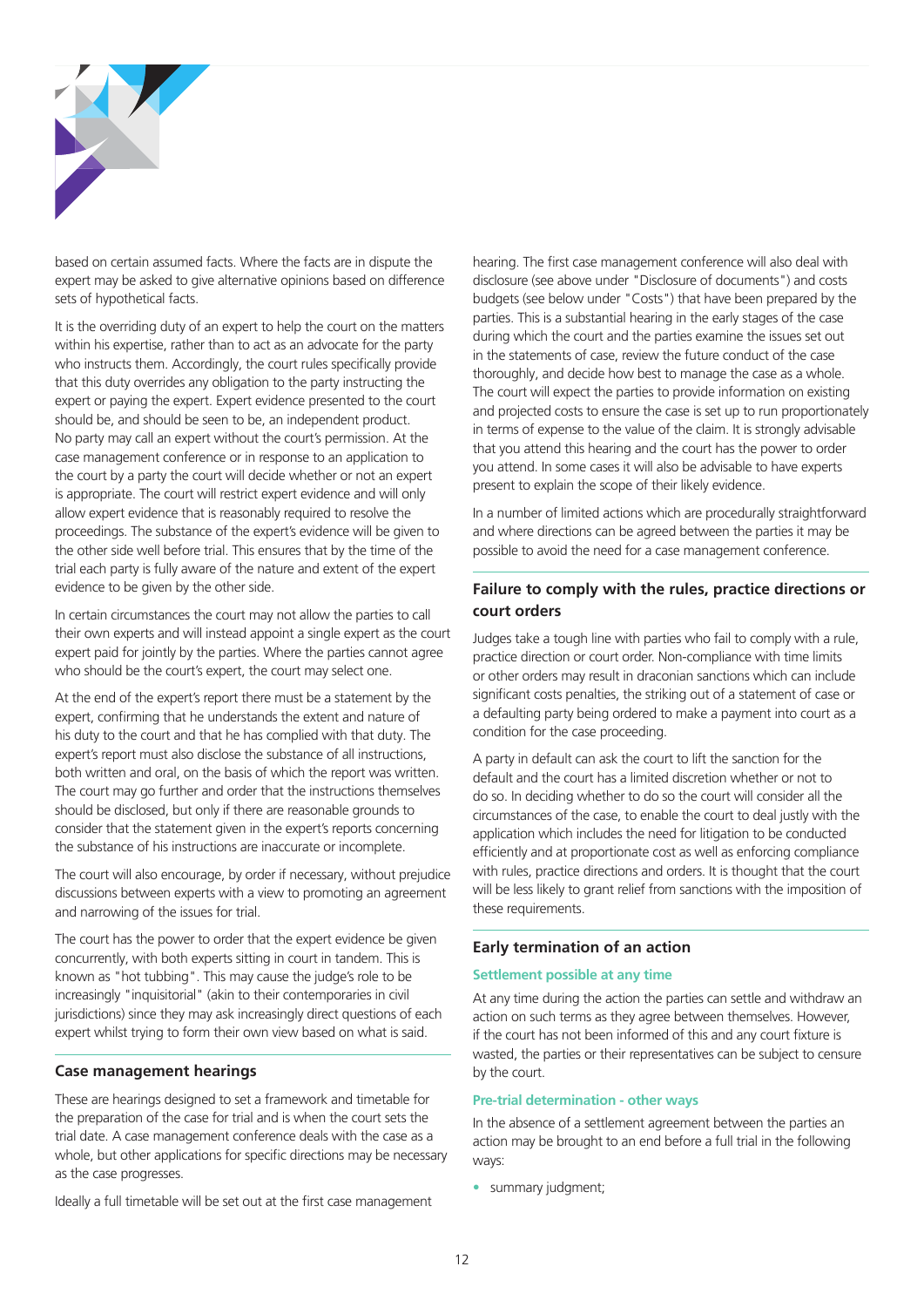

- by withdrawal of the defence resulting in judgment for the claimant;
- by discontinuance or withdrawal by the claimant, generally on payment of the defendant's costs;
- by dismissal of an action upon an application to strike out made by another party; or
- by the court striking out a claim on its own initiative.

#### **The trial**

This is the crux of the action, assuming it has got this far. Each party presents their case to the judge. The judge considers the evidence which is tested by cross-examination of the witnesses of fact and the experts. It is crucial that all material facts are investigated and raised because, save for a few exceptions; the findings of fact that are made at the trial are final. Appendix 1 sets out the order of proceedings at trial.

Once judgment has been given (which will usually be two or three months after the trial itself) a party may apply for a stay of execution of the judgment, preventing enforcement of any award of damages. The judge may agree to a stay or alternatively may refuse it.

Note that even if a request to appeal the judgment is allowed, there is no automatic stay. So if the judge has refused a stay of execution, the party concerned may wish to make an application for a stay urgently to the Court of Appeal. There are numerous considerations involved in the question of whether the trial judge or the Court of Appeal will grant a stay pending the appeal hearing. If appropriate we will discuss these matters with you.

#### **Appeals**

The appeal system applies to all appeals, from an appeal of a case management decision to an order made at trial.

#### **Interim appeals**

An appeal from a judge's decision on an interim matter (e.g. the grant or refusal of an application such as an injunction) can be made to the Court of Appeal on a point of law or on an exercise of discretion at any time before trial. However, appeals on exercise of discretion are rarely successful.

The decisions of High Court Masters (less senior Judges who decide most interim matters) are appealable to a High Court Judge. Notice of appeal must be lodged within 21 days after the date of the decision of the lower court so a decision as to whether to appeal must be made at the earliest opportunity. The lower court may specify a period that is shorter or longer than the standard 21 days.

#### **Permission to appeal**

Generally speaking, permission of the court is required for appeals to proceed. This will only be granted where the appeal appears to have a real prospect of success or where there is some other compelling reason why the appeal should be heard.

#### **Grounds for allowing appeals**

Once permission is granted, the appeal court will allow an appeal where the decision of the lower court was wrong or unjust because of a serious procedural or other irregularity in the proceedings in the lower court. Save for limited exceptions, appeals are limited to a review of the decision reached by the lower court: they do not include a re-hearing or review of the evidence.

#### **Second appeals**

A second appeal is only allowed in special circumstances. No second appeal may be made to the Court of Appeal from a County or High Court unless the Court of Appeal considers that:

- the appeal would have a real prospect of success and it would raise an important point of principle or practice; or
- there is some other compelling reason for the Court of Appeal to hear it.

This is a very high test.

From the Court of Appeal an appeal lies to the Supreme Court but only with the permission of the Court of Appeal or the Supreme Court.

#### **Execution and enforcement**

#### **Some methods of enforcement**

Methods of execution and enforcement of judgments are varied and it is not appropriate in this general note to go into them. The following is a list of the categories of execution:

- enforcement by taking control of goods by Writ or Warrant of Control (sending a court officer to seize goods);
- a Charging Order on land or securities followed by an Order for Sale;
- a Charging Order over the judgment debtor's interest in partnership property followed by an Order for Sale;
- appointment of a Receiver by way of equitable execution;
- Third Party Debt Orders (such as funds held by a bank);
- attachment of earnings (proportion of earnings is deducted by employer); and
- enforcement by way of Bankruptcy or Liquidation proceedings.

The above methods are relevant for enforcing judgments in England and Wales.

#### **Contempt of court**

In addition, if a party has been found guilty of contempt of court, there are other measures available against that party which strictly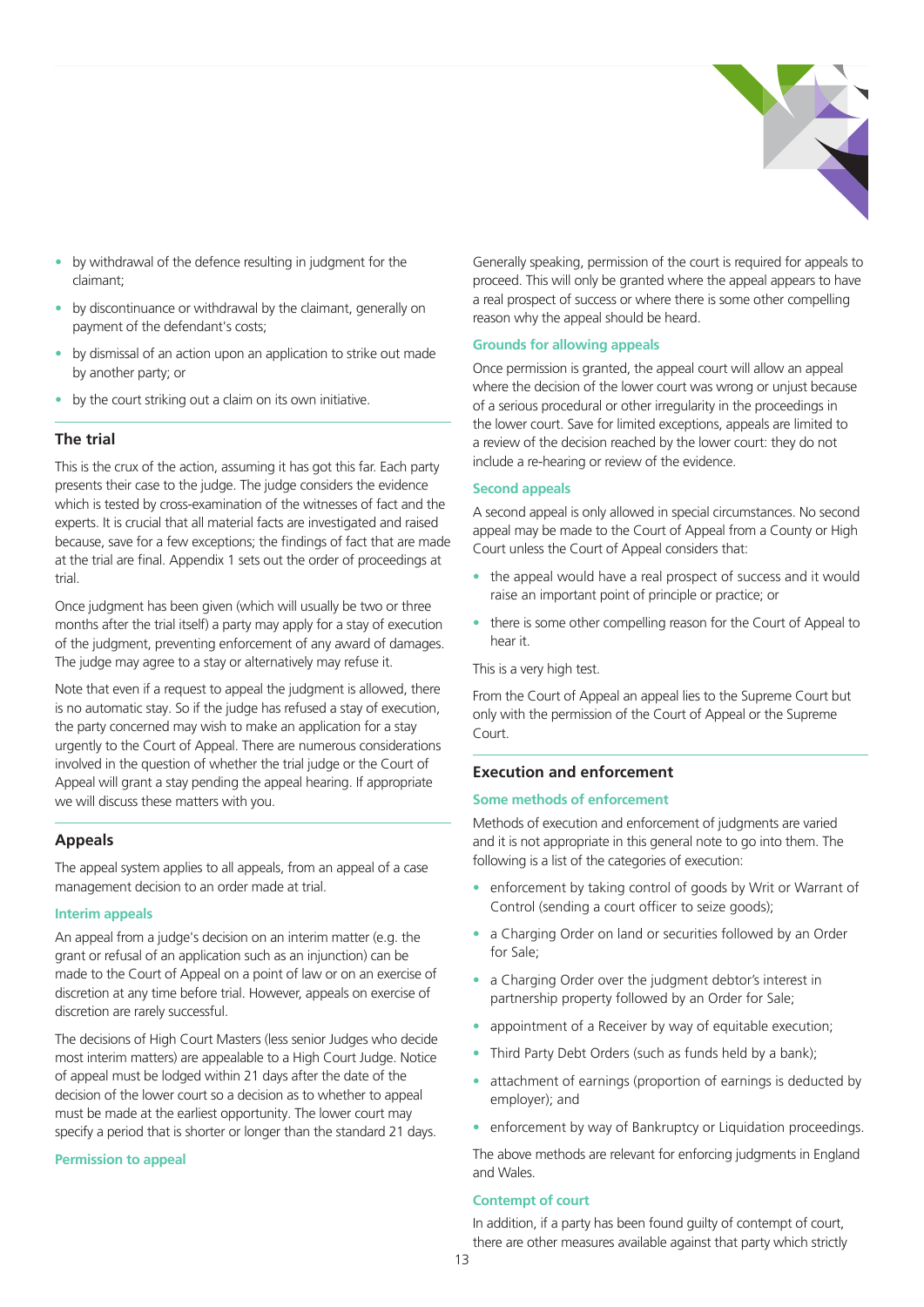

speaking are not methods of execution but methods of punishing that party for contempt of court. Examples are Writs of Sequestration (the court confiscating the assets of the party in contempt) and committal to prison.

#### **Costs**

#### **General principles**

Costs are always in the discretion of the court save in certain circumstances when they follow automatically e.g. a claimant discontinuing an action.

While the general rule is that the loser pays the winner's costs, this is not always the case. Sometimes a judge may make a contrary order, or may make different orders relating to different issues or stages in the case.

In particular the courts must have regard to all the circumstances of the case - including the conduct of the parties - when deciding what order to make on costs. The conduct of the parties can include the following:

- conduct before as well as during the proceedings and the extent to which the parties may have followed any relevant pre-action protocol;
- whether it was reasonable for a party to raise, pursue or fight a particular allegation or issue;
- the way in which a party has pursued or defended his case or particular allegation or issue;
- whether a winning party has exaggerated his claim; and
- Settlement offers including Part 36 offers.

#### **Costs budgets**

In April 2013 the courts introduced costs budgets. These rules were updated in April 2016 and are applicable to all multi-track cases in all courts except where the amount of money claimed is £10 million or more or where the claims is non-monetary claim which is either not quantified or not fully quantified but the claim is valued at £10 million or more. Even in these cases the courts have a discretion to order costs budgets. There are other limited exceptions.

Parties are required to prepare a detailed costs budget to be agreed with their opponent or subject to a case management order of the court. Following discussions between the parties, if the parties are unable to agree their budgets then a budget discussion report detailing whether the budget is agreed and those areas not agreed will have to be prepared for the court.

The process requires the lawyers to prepare a budget based on discrete phases of the claim (e.g. disclosure, witnesses) and to provide a budget for solicitors' and barrister's' time for each of these phases as well as detailed disbursements. This is a major change in that parties are being expected to project manage cases prospectively,

rather than looking back at how costs have been spent after the event. Contingencies will also have to be budgeted for and the court's approval will be required for changes. The court will be keen to ensure that budgets are prepared which are proportionate to the claim and adhered to by both parties.

Compliance with budgets will be essential for recovery of costs from an opponent - if costs exceed the budget previously given for a particular phase, it will be necessary either to get agreement to the increase from your opponent or a variation order from the court before they are incurred. The costs rules provide that if the amount a party is seeking to recover at the end of the proceedings in respect of costs on a standard basis (see below) the court will have regard to the budget and will only depart from the budget if there is a good reason to do so.

#### **The bases of costs**

When deciding the amount payable by a party towards its opponent's costs, unless a sum is fixed in the court's order, the court will be required to determine or "assess" how much is payable. The assessment process is undertaken by reference to either the "standard" basis or the "indemnity" basis. The former is less generous to the receiving party than the latter.

On both bases, the court will not allow costs which have been unreasonably incurred or which are unreasonable in amount.

On the indemnity basis, doubt as to reasonableness is resolved in favour of the receiving party. There is no proportionality test.

On a standard basis, doubt as to reasonableness is resolved in favour of the paying party and the court will also only order costs which are proportionate. When considering whether the costs are proportionate the court will have regard to:

- the amount of the costs compared to the value of the claim;
- the value of any non-monetary relief in issue;
- the complexity of the case;
- any additional work generated by the conduct of the paying party; and
- any wider factors involved in the proceedings, such as reputation or public importance.

#### **Wasted costs**

If a court thinks that one of the parties, or their legal representative, has behaved unreasonably or improperly before or during the proceedings it may:

- disallow all or part of that party's costs; or
- order the party at fault or his legal representative to pay costs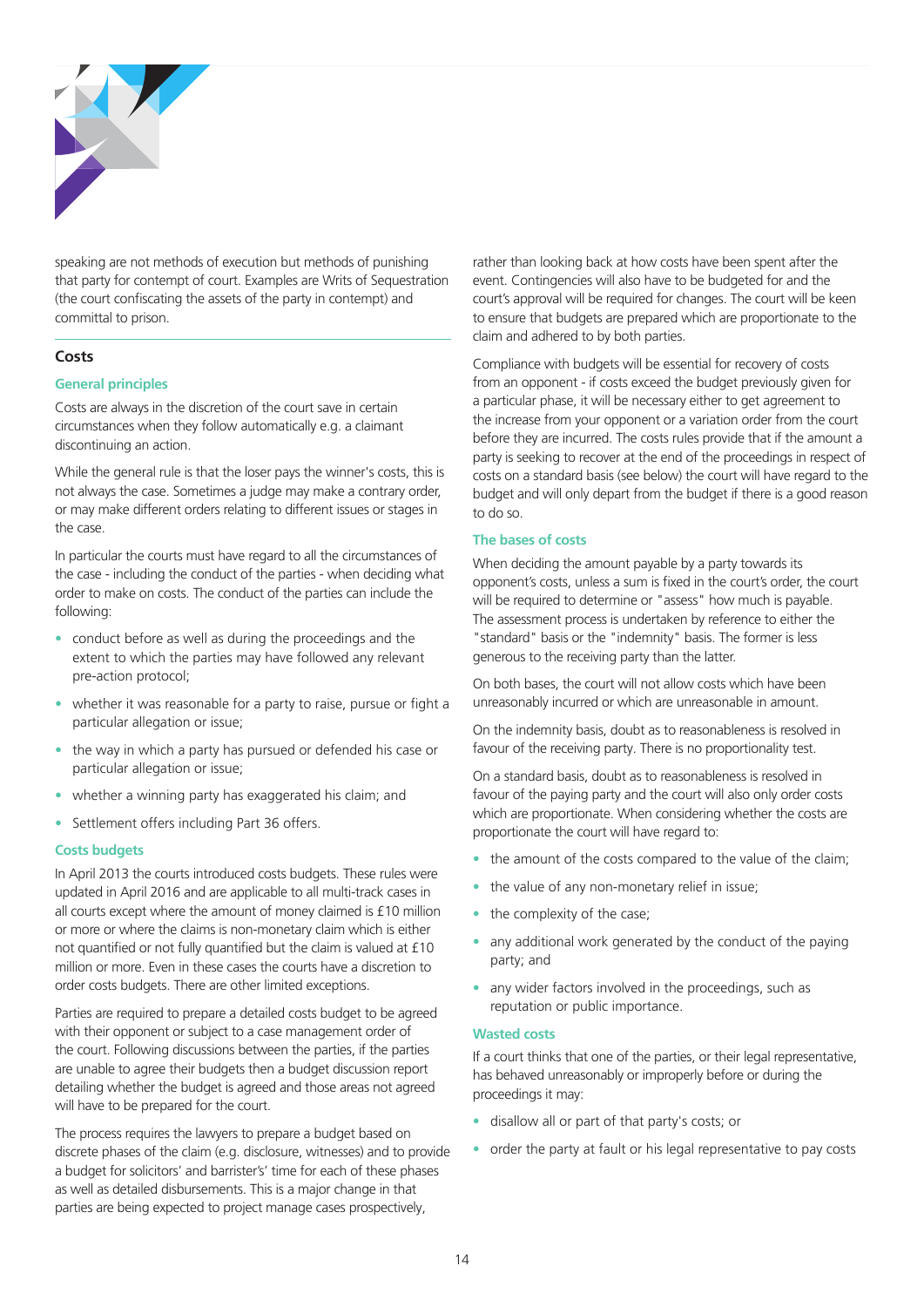

which they may have caused any other party to incur.

If as a result of the lack of preparation or instructions it becomes necessary to adjourn a particular hearing or case management conference, there is a risk that the court will make a wasted costs order against the party considered to be in default.

#### **Interim costs orders - "Pay as you go"**

One of the principles of the CPR is that parties to the litigation should be aware of the costs of the litigation as the case progresses and, where appropriate, should pay or should receive costs according to the perceived reasonableness of the steps taken during the course of the litigation.

At the end of most interim applications which involve the parties appearing before the court, a judge will consider assessing on a summary basis the costs of that application. If the judge chooses to make that assessment, and determines on the amount of the costs (instead of ordering the assessment to be made separately by a Costs Judge) the costs as assessed must be paid within 14 days.

On interim applications costs may be awarded in various ways. Such orders may mean that the party who wins at the trial may still have to pay some of the losing party's costs during the process. For example, a claimant who wins at trial but has previously issued an unsuccessful interim application will usually win the costs of the action but will have had to pay to the defendant the costs of the unsuccessful application.

Unless there is a different order made, all costs orders are payable within 14 days.

#### **Detailed assessment of costs applies to almost all costs orders**

All costs which a party to litigation is ordered to pay (except in those cases where the costs are assessed or fixed by the court then and there) are subject to the process known as detailed assessment of costs. This is an assessment of legal costs by reference to technical rules, limits and ceilings. In the absence of agreement by the paying party to the itemised bill of costs submitted by the receiving party, the bill of costs and all the papers of the receiving party's solicitors have to be lodged with a special officer of the court known as the Costs Judge. Due to the implementation of costs budgets the role of detailed assessment of costs is likely to be diminished particularly for future costs identified in the budget, as parties will already be working to a set budget. Incurred costs included in the budget will be capable of scrutiny.

#### **The process**

For cases where costs are £75,000 or less, a provisional assessment of costs will be undertaken which basically means it will be undertaken on paper. The Costs Judge goes through the work records, time sheets and various working documents of the receiving party's

solicitors and assesses the amount of costs that the paying party has to pay. The paying party's solicitors are entitled to be heard during this process. The extent to which the paying party's solicitors are allowed access to the receiving party's solicitors' papers is a matter for the discretion of the Costs Judge (privilege is still respected).

#### **Costs recovery - unlikely to be full**

Because of technical limits and ceilings that are applied in the assessment of costs during this process, and due to the possible application of the proportionality principle in cases in which standard costs are awarded, it is rare that a successful party to the litigation will recover all their costs from the losing party, even assuming the losing party is in a position to pay them. There are many variables which could apply:

- The court may not approve the full budget a party considers it necessary to spend;
- It is often necessary to incur expenditure in excess of the budget figure in the interests of the case; and
- If the matter proceeds to a detailed assessment, not all costs will be allowed on an inter partes basis, even when assessment is on the indemnity basis.

#### **Delay and interest**

Because of delays in the assessment process, it may be many months after the successful conclusion of a trial that the winning party receives his costs from the losing party. However, interest on costs is payable by the paying party on the amount that is eventually assessed at the rate applicable to judgment debts, from the date of

#### **For more information, please contact:**





### Partner

**Mark Lim** 

+44 (0) 20 7074 8186 mark.lim@lewissilkin.com

#### **Paula Barry**

Practice Development Lawyer

#### +44 (0) 20 7074 8099 paula.barry@lewissilkin.com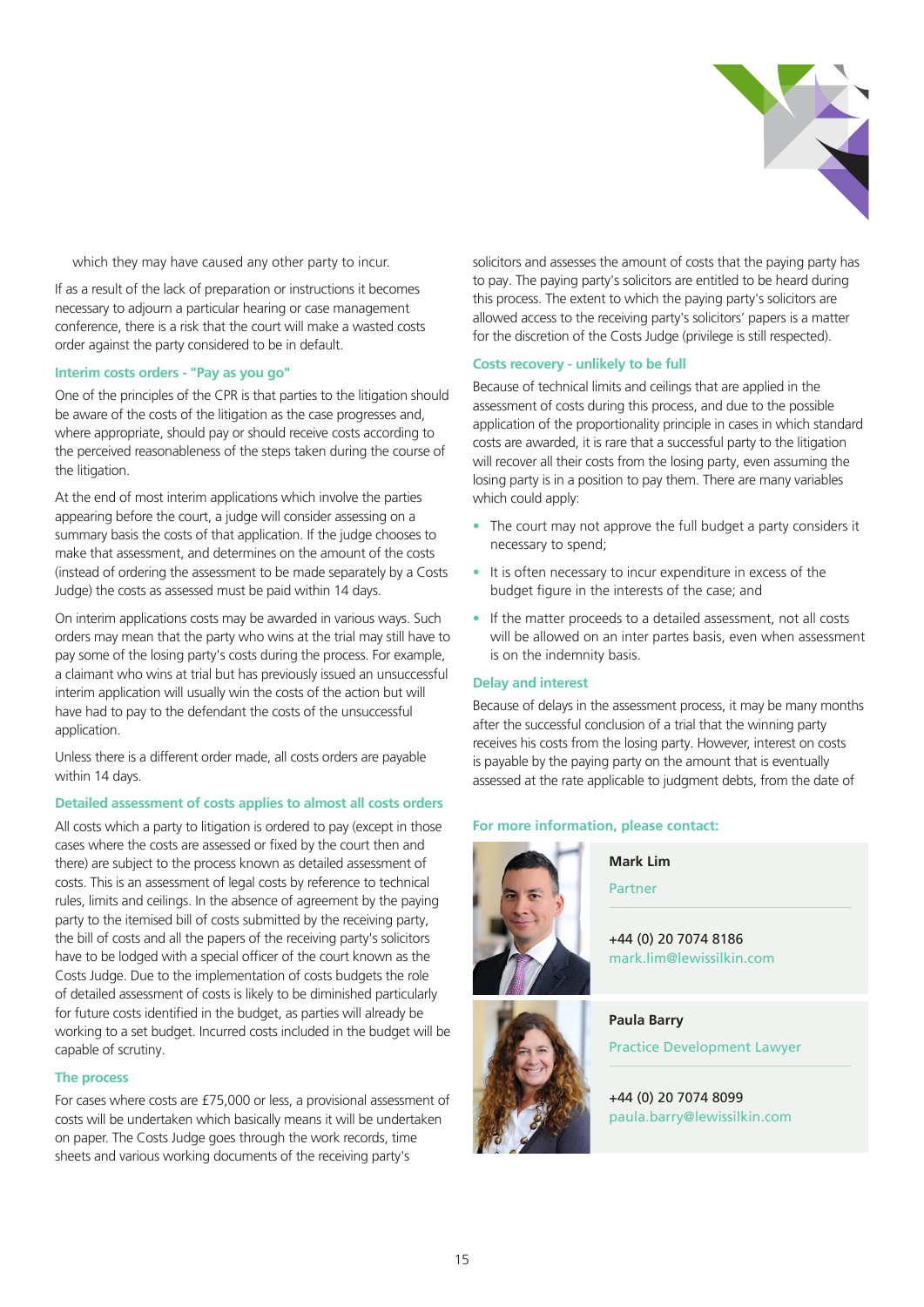

Note: The above steps may be varied by the court either by their exclusion or the order in which they take place.

<sup>\*</sup> In complex cases often written submissions can be submitted to the judge at the stage